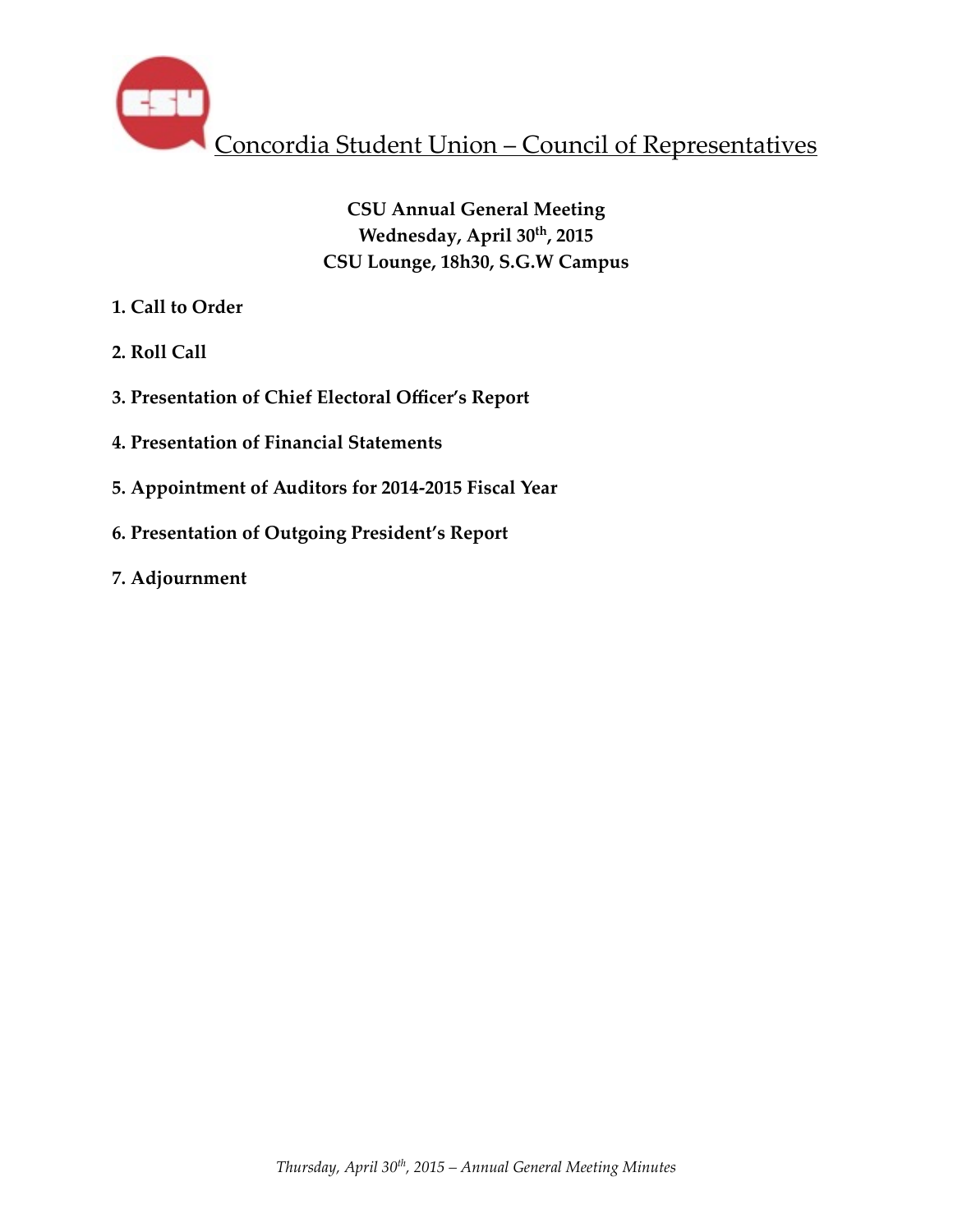

## **CSU Annual General Meeting Wednesday, April 30th, 2014 CSU Lounge, 18h30, S.G.W Campus**

#### **1. CALL TO ORDER**

Meeting is called to order at 17h47.

#### **2. ROLL CALL**

Annual General Meeting Chairperson: Mat Forget Annual General Meeting Secretary: Caitlin Robinson

*Lydia Belhimeur*, *Katherine Bellini* (VP Clubs & Internal Affairs), *Jeremy Blinkhorn*  (Arts & Science Councillor), *Charles Bourassa*  (VP Student Life), *Anas Bouslikhane*, *Marie Brière de la Hosseraye (Independent Councillor), Jessica Cabana* (VP Sustainability), *Kira Cormier*, *Rosemaryellen Devling*, *Mat Forget* (CSU Chairperson), Anthony Garoufalis-Auger (VP External & Mobilization), Tulandi George, Jana *Ghalayini*, *Sanaz Hassanpour*, *Angisel Kiermaier*, *Vincent Labrecque*, *Lucinda Marshall-Kiparissis* (Arts & Science Councillor), *Kenza Mejjah Alami, Marion Miller* (Fine Arts Councillor), Patrick Morella, Heather *Nagy* (VP Finance), Alanna Lavoie, Mohammed Nasser, Terry Ngala (Independent Councillor) Renee *Obregón, Sanay Ortiz, Jason Poirier-Lavoie* (Arts & Science Councillor), *Benjamin Prunty* (President), *Michelle Pucci*, *Thomas Radcliffe*  (Arts & Science Councillor)*, Marc Richard*, *Caitlin Robinson*  (CSU Secretary), John Talbot (Arts & Science Councillor), *Terry Wilkings* (VP Academic & Advocacy), Gabriel *Velasco* (VP Loyola), *Rami Yahia* (ENCS Councillor)

#### **3. PRESENTATION OF CHIEF ELECTORAL OFFICER'S REPORT**

**Mohammed Nasser**: The first section is the total number of votes per candidate and the referendum questions. We had seats contested for Council, the Senate, executives and also referendum questions. In terms of the executive positions, Terry Wilkins ran uncontested, for VP clubs Lori Dimaria won, VP finance Anas Bouslikhane won, for VP External Gabriel Velasco won, for VP Student Life John Talbot won uncontested, VP Loyola Chloë Williams won uncontested, and for VP Academic and Advocacy Marion **Miller** won uncontested. Only three (3) positions for the executive were contested. For Arts & Science there were fourteen (14) seats available and fifteen (15) people ran. For JMSB there were five (5) seats available and four  $(4)$  candidates, for Fine Arts there were three  $(3)$  seats available and three  $(3)$ candidates, and for ENCS five (5) seats and seven (7) candidates. There were four (4) Senate seats but only two (2) faculties saw people running  $-$  ENCS and JMSB. There were two (2) candidates and one (1) was victorious. All of the referendum questions passed except the one regarding the Health and Dental plan. The ones which passed were about CSU structural changes in terms of finances, fee indexation, the big renovation project, the special bylaw referring to the Health and Dental plan, privatization, the greenhouse and the Popular University Student Housing (PUSH) fund. Section D is about the expenses they were on par with the expenses last year. The main cost was security, which amounted to half of the cost. The other costs were for clerks, ballot counters and Deputy Electoral Officers (DEOs). The only cost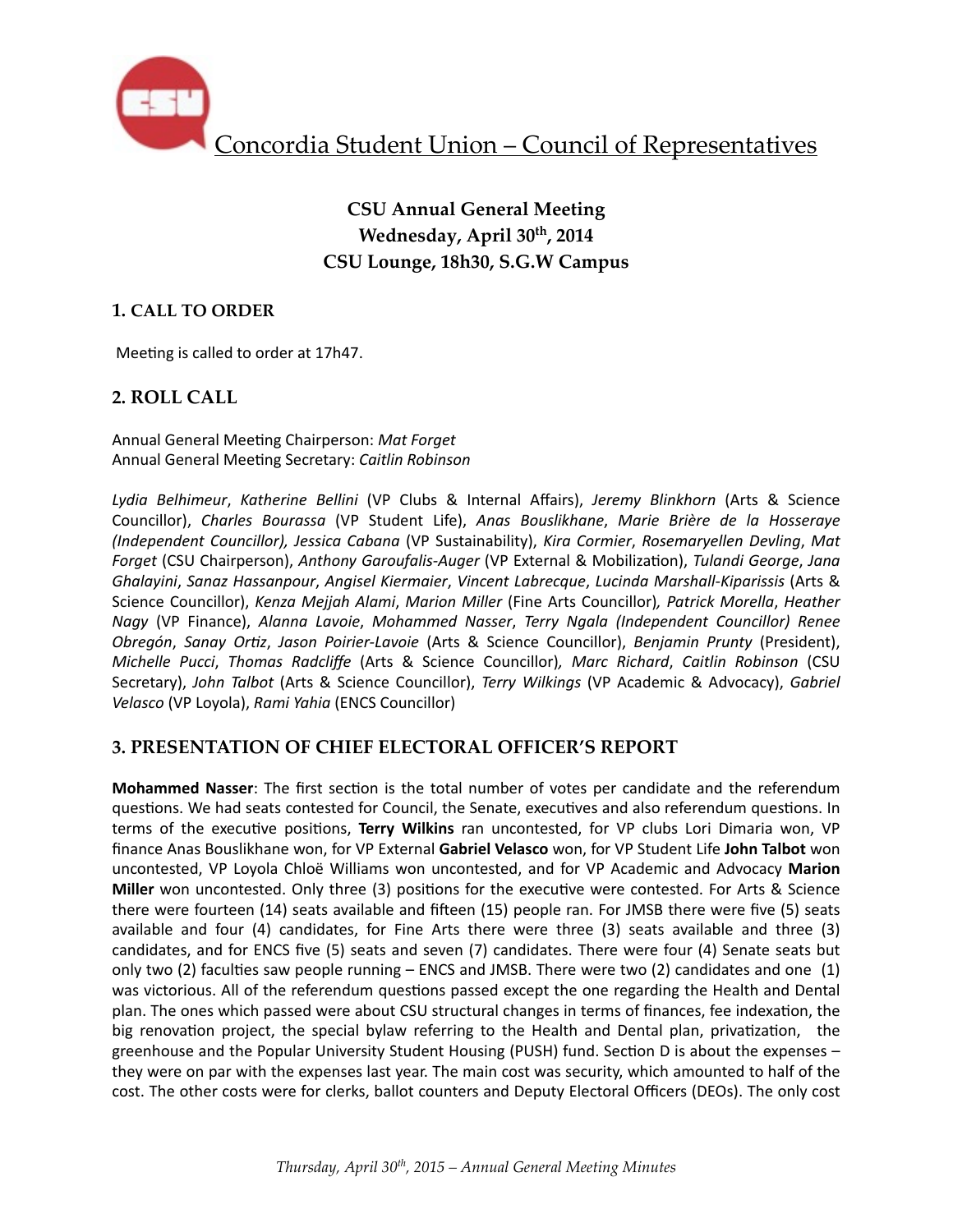

which not 100% accurate was the Rubiks ballots as they have not invoiced us yet because they are so busy. I approximated \$3 000 based on previous years. All other costs are accurate, and this will be paid sometime in the future. Section E was a summary of the returns of expenses. With regards to the candidates, most did not spend money on campaigning. There were thirty (30) candidates running and only seven (7) or eight (8) spent money and filed their expense claims. For the executives, there was only one full slate and they stayed within their budget. In terms of referendum committees, there were eight (8) committees but only four (4) spent money. Only two (2) candidates did not file their expenses, and were disqualified, but they were not elected into their positions to begin with. Section  $G -$  this was a very calm election, there were not very many complaints, and most were made by myself. The first was against the Yes Committee for the Greenhouse for placing a poster on top of another poster. I gave a warning to the chair of the committee. I made a complaint by myself to someone who put posters up without my approval – she was not sanctioned because she did send them to me, but just did not wait for my approval. She also put her poster on top of someone else's, but there was no clear intent and the matter was solved right away. There was a complaint against Anas for his biography – someone was worried that he was misinforming the voters by how he referred to his specialization in JMSB, but he changed it right away. The last complaint was made against myself by Vicky who complained about the ballots with the executives running uncontested as there was only the name and "Abstain" and she said that this was not fair in case people wanted to vote "No". Section  $H -$  overall there were 1 254 votes, one-third (1/3) of last year's turnout. The reason why it is lower is because it was very uncontested and there were very few seats and positions running contested. There was a lot of stuff which should have been done better to increase the promotion of the elections. The total cost was very similar year though. The CSU did an amazing job helping me. The clerks hired were recommended to me by last year's CEO and had experience. I decided to have three (3) DEOs. Two debates were held - one downtown and one at Loyola, and they did not get a lot of people in attendance. Again, this could be because they were running uncontested. The database we use for the elections was down for most of the first day – the method used was called provisional voting where voters put votes in an envelope with the student's ID and name. There were several complaints about people putting names and IDs. We had an individual who showed up just to yell at the clerks and security guards. Thankfully, the security guard was experienced and handled it. In the LB-building a clerk followed procedure wrong, but thankfully the way they did it had no effect on voting itself. I take full responsibility for this. All of the clerks had a mandatory training and were given standard operating procedures to follow. In terms of my recommendations, the first thing that I noticed was that we got complaints from people who thought we took up too much poster space - I took all of the boards and labelled them for the CSU elections. I was very inexperienced and did not know how that works. Based on the amount of nominees running, the CEO should take only what is necessary and not exceed that. I received an unofficial complaint from one candidate who thought that poster space should be allocated in the Faubourg building, as he felt that he could not reach out to people in his faculty. Another thing which was a bit confusing was the ballot recount procedure – there is a rule which says that if the margin of victory is within fifty (50) votes, there is an automatic recount. I felt that this was necessary for the referendum questions and the executives, but for Council and Senate it will always be within fifty (50) votes so maybe it should be within five (5). This was actually changed from five  $(5)$  to fifty  $(50)$  and I recommend that we change it back just for Council and Senate. Last year my predecessor André-Marcel Baril recommend that we hire a media specialist. As the CEO I am not an expert in marketing. My last recommendation – and I talked to **Ben** about it – is about the CSU referendum questions, the ones brought forward directly from the CSU. I felt that there was conflict because one of the methods of campaigning was putting a link to the CSU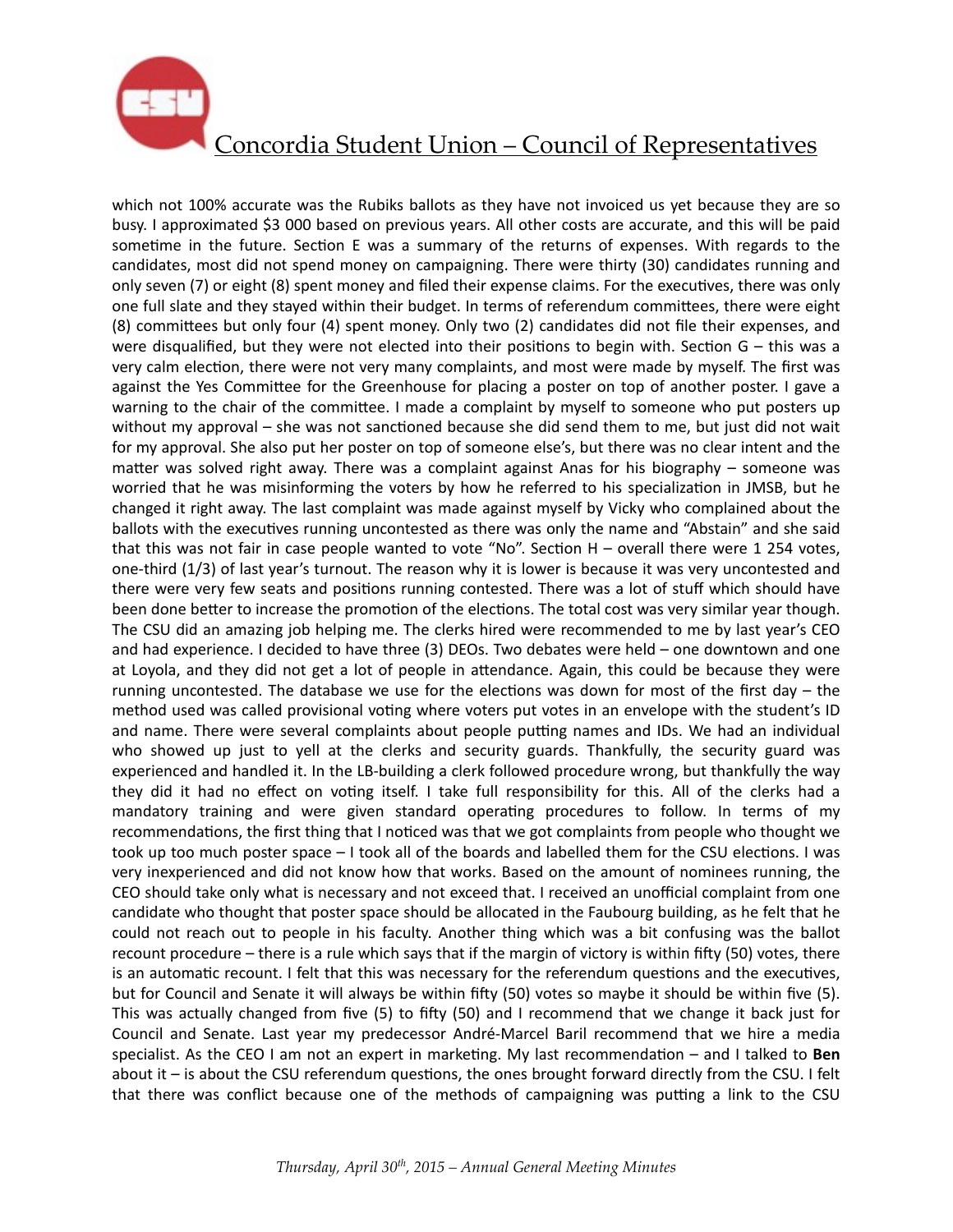

website, and I cannot account for the cost of that website. If there had a been a No campaign running against it, I would incur for this cost but for not the Yes side. I feel that this is something which should be discussed and elaborated upon. Lastly, the breakdown of votes per location per day  $-$  the Hall lobby was the most popular voting location, the Hall  $4<sup>th</sup>$  floor and LB building were pretty popular, and after that the other locations decreased in popularity. Loyola was unpopular and so was the VA-building as there are not as many people are there. The total was 1 254 votes.

### **4. PRESENTATION OF FINANCIAL STATEMENTS**

Heather Nagy: These are CSU and CUSACorp's audited financial statements for the 2013-2014 fiscal year. The general operations fund in the 213-2014 year suffered an operating loss of over \$300 000. Thankfully the next number beside it is the \$860 000 positive number which means that overall we ended up in a positive financial cash position. This is mostly because of the Student Space, Accessible Education and Legal Contingency (SSAELC) fund which collects roughly \$1 million per year. This financial year I was not actually around, so the analysis came from our software, our accountant and our General Manager. There was a \$45 000 overestimation in student fees collected. The budget of that year thought they would get \$1.28 million and they got \$1.24 million, so that hurts us in terms of revenues. There was also a shortfall in terms of handbook advertising revenues of \$45 000. As for the expenses, what blew the categories of revenues versus expenses to that operations loss was that the administrative salaries were significantly underestimated. It ended up being close to \$400 000. This was all the staff of our main office as Advocacy and HoJo have their own budget lines. This was a \$120 000 hit for our expenses. The Orientation expenses were \$75 000 for the year, including salaries, and that totalled \$320 000, which was an underestimation of close to \$150 000. It is bad for an organization to have an operations loss which is so high, but there were some issues like Orientation spending which could have been some mismanagement of funds. As a person who experienced Orientation this year, it is difficult to keep track of expenses. The honorariums of final concert artists was significant. The underestimation of administrative salaries was a significant factor due to the new General Manager who had only just come on at that time, and there was a financial restructuring which was about to take place – there is a lack of institutional memory.

**Jason Poirier-Lavoie**: The first pages of both reports are missing.

**Heather Nagy**: Those were the recommendations to management for changes and I can give you them. We instituted most of these through the Policy Committee due to the Newtown report, and we are now fine-tuning them. The next thing is the CUSACorp report. As you all know, Reggie's has been closed for the entirety of this year. During those two months there was a \$15 000 loss. This is not surprising as the history of CUSACorp is that it has lost lots of money over the years, has been difficult to manage, has had staff problems and other issues. The end of mandate report stipulates the year-to-date actual finances of this year up to this current day. As you just heard from the CEO's report, the redistribution of the CSU's global fee levy was passed successfully, as was the question of indexing the CSU's current feel levies to the CPI, which allowed us to make a clear transition into the model we are using now – restricted fund accounting. This mean that every dollar collected for a particular fund only gets spent on the expenses incurred in that fund. This is different from what there is now, because all of our funds like HoJo, LIC and Advocacy are all in our operations budget. Most reports I have produced have followed this format. Executive salaries and expenses were under-budget. Our fiscal year is ending at the end of the month so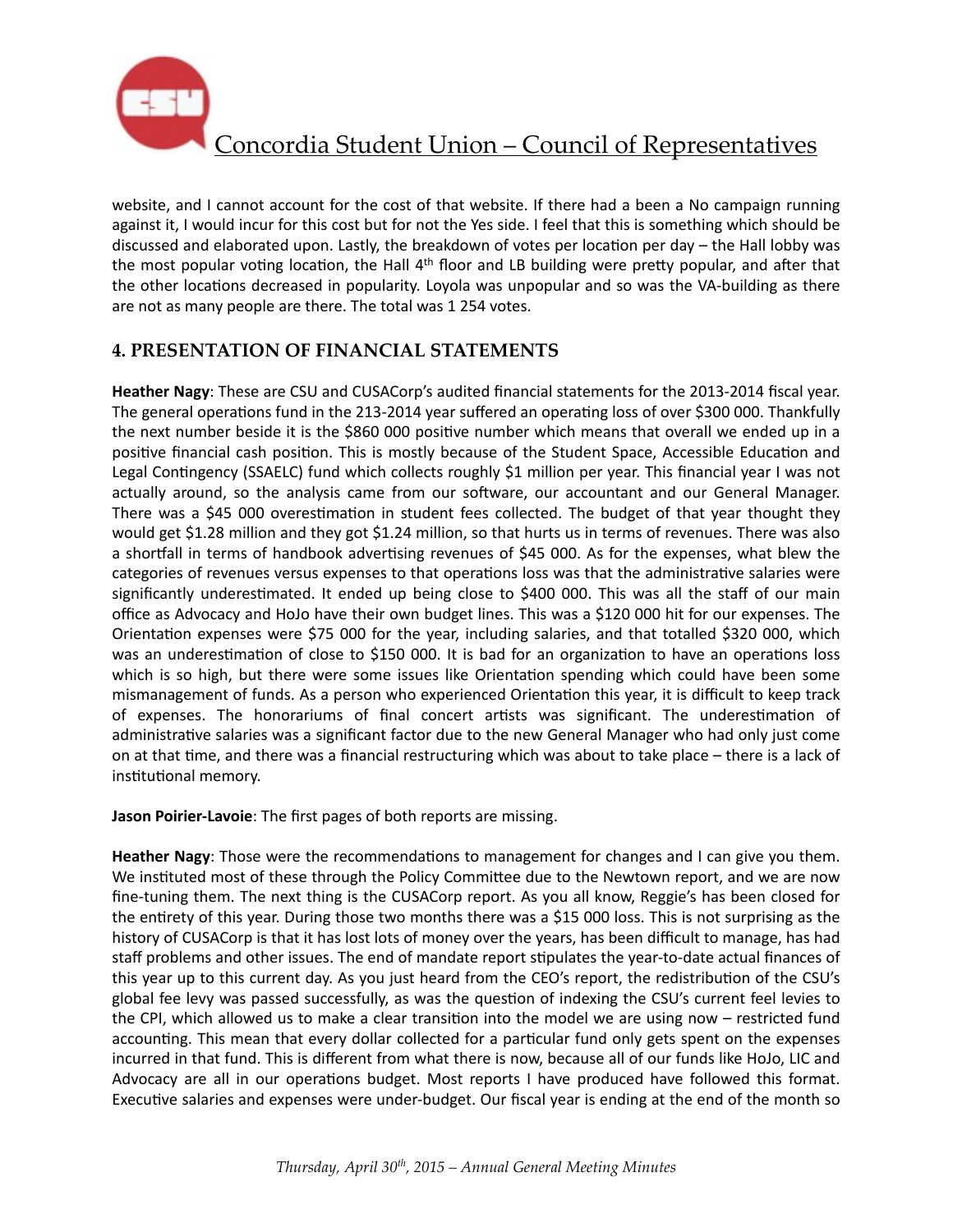

everything in the year-to-date actuals is where we are now, and everything in the second column is what we budgeted for June  $5<sup>th</sup>$ . In terms of administrative office expenses – financial and legal fees were under-budget. Student engagement initiative like campaigns, speaker series, student life initiatives, Loyola initiatives, etc. are right now sitting under-budget at \$174 000. We might creep a little over the budget. The total revenues versus total expenses keeps us in a positive cash position, but this is only the operations budget and does not consider the other budgets where there are deficits. HoJo has its own fee levy, and as it stands in this fiscal year, they only have a \$20 000 revenue from the Graduate Students' Association fee levy which is also partly a CCSL grant.

**Gabriel Velasco**: Are the salaries for HoJo in the salaries and benefits category?

Heather Nagy: No, we have divided them out already to show what the restricted fund accounting will look like. The next page talks about Advocacy which has its own fee levy. They incurred \$200 000 in revenue and were significantly under-budget. They were supposed to hire an extra advocate but that did not happen. Overall there is a surplus of \$120 000. It is sort of confusing to use this model without having moved to it yet though. The LIC, as it stands now, has no fee levy so its revenues are \$0 and it has expenses incurred at 90 000\$. As for the clubs, we collect a fee levy right now which is \$183 000 of revenue. The expenses are still under-budget, totalling \$112 000. There are some clubs' expenses which still have to come through, particularly the Clubs Gala which will cost a couple of thousand dollars. In terms of the International & Ethnic Associations Council (IEAC), we collected their revenues of \$44 000. Their total expenses to date are \$17 000, so there is a surplus. The IEAC has now broken off from the CSU so we will no longer be collecting that fee. Last, in the SSALEC fund we have collected \$1 million and still expect to collect more. I was speaking with the accountant and the General Manager before this meeting, and the interest has been wrongly categorized with our bank to make sure what is being accumulated is correct - this will be inflated. The total expenses have been about \$500 000. After the IEAC category we see the Surplus/Deficit and right now in the green \$130 000 which is great because we projected a loss of \$143 000. Right now we are still in a positive position. That could change though, as our average monthly expenses vary between \$135 000 and \$175 000, largely due to salaries and operations things like telephones and other administrative things, so we will see.

**Mohammed Nasser**: With respect to the clubs, they still have \$70 000 to spend in order to reach the budgeted amount. How much is allocated to Special Clubs Funding (SCF)?

Heather Nagy: I believe that Kate put aside \$25 000 in SCF and not much has been used – maybe less than half. With all of the changes happening for the next fiscal year, the operating budget will have quite a large cushion. This leads to better transparency, better fiscal responsibility and significant collection from students dedicated to student space, accessible education and legal contingency.

#### **5. APPOINTMENT OF AUDITORS FOR 2015-2016 FISCAL YEAR**

**Heather Nagy**: We are mandated in the Bylaws to review our auditors every three (3) years. This year was the last year of a three (3)-year term, and we formed a committee, went through the tender process, accepted proposals from accounting and auditing firms and looked at how many hours they would dedicate to us and the cost. This is a brief summary of what has happened in the last month with myself and the Finance Department of the CSU, which is comprised of me, the accountant and the GM. I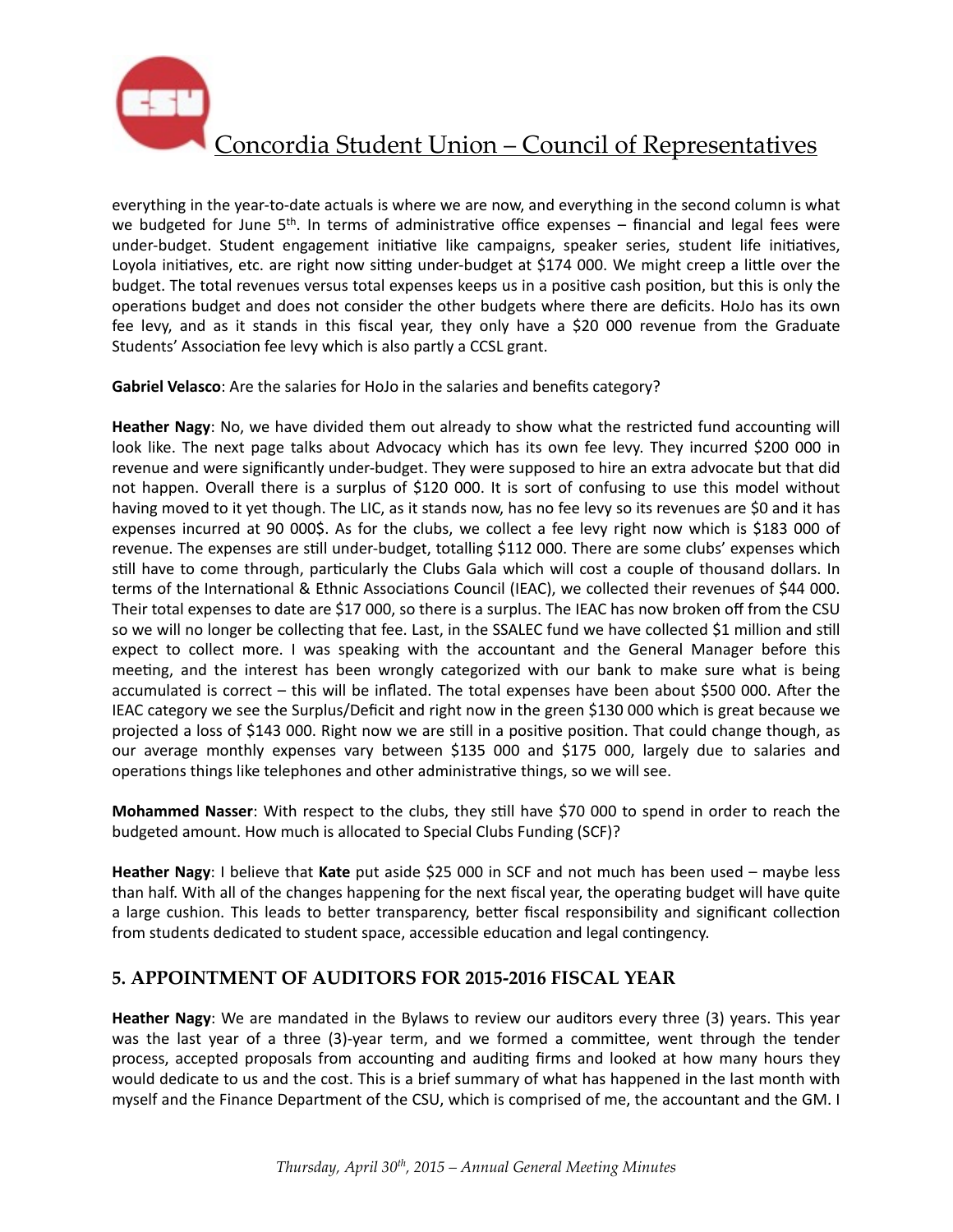

am also a member of the Finance Committee which Marcus and our president sit on. We put out a request for proposals (RFP) following the tender process of 2012, but tweaked a couple of things like asking if the firms have experience in restricted fund accounting. We looked over the proposals individually, gave them individual scores and met to discuss at length. There was a bit of a divide on the committee, so we decided to ask one of the auditing firms we had never met before to come in and meet with us. They came in, met with us and were great, but unfortunately had underestimated the amount of hours they were going to dedicate to the CSU for audited statements, which was 30-50% less than the other two. We recommend our current firm, as they have a lot of technical and educational expertise in terms of not-for-profit groups which surpasses that of the others. The committee has prepared the following resolution.

BE IT RESOLVED THAT the firm Deloitte be nominated as the auditors for the CSU and CUSACorp Management Ltd. for the three (3)-year period, year ending May  $31^{st}$ , 2015, May  $31^{st}$ , 2016 and May  $31^{st}$ , 2017 at the Annual General Meeting scheduled April 30<sup>th</sup>, 2015. Seconded by **Terry Wilkings**. 

**Terry Wilkings**: I was a non-voting member on the committee and just wanted to echo some remarks **Heather** made. We did our due-diligence in terms of reviewing all of the submissions, and we did have a meeting with Fuller Landau, but unfortunately their responses to some of the specific questions did not meet our criteria. This was a safe decisions and I do not think that you will regret it.

**VOTE** In favour: 18 Opposed: 0 Abstentions: 1

*Motion carries.* 

#### **6. PRESENTATION OF OUTGOING PRESIDENT'S REPORT**

**Benjamin Prunty**: I would like thank everyone who come out for coming out. It has been a real pleasure to work with the students this year. We were able to have the full Community Matters team elected and that created lots of stability and a great dynamic, good faith on Council and with the membership. I will go over a non-exhaustive kind of list in this report. We reduced our budget significantly and used educational components during Orientation. We shut down the street and this was the first time we have done that in a long time. It was a difficult process, but the university was helpful. The theme was "Get to Know Your Community" and it was not clear what they were up to, and so we provided space and resources to do this. We finished off with A Tribe Called Red at the final concert and went out with a bang for sure. Charles worked really hard on that and so did other members of the team. We distributed agendas and emphasized campaigns with content about Concordia. We collaborated with Counselling and Development and the students seemed pretty happy. The climate change campaign had an impact around the province and **Anthony** worked on this. A group called ECO with 150 000 students signed on, and this is a pipeline resistance group called Étudiants contre les oléoducs. The divestment campaign had a partial victory too. If you ask me whether this was greenwashing or not, I would have a hard time responding, but there was a lot of media attention and so this was somewhat of a public relations win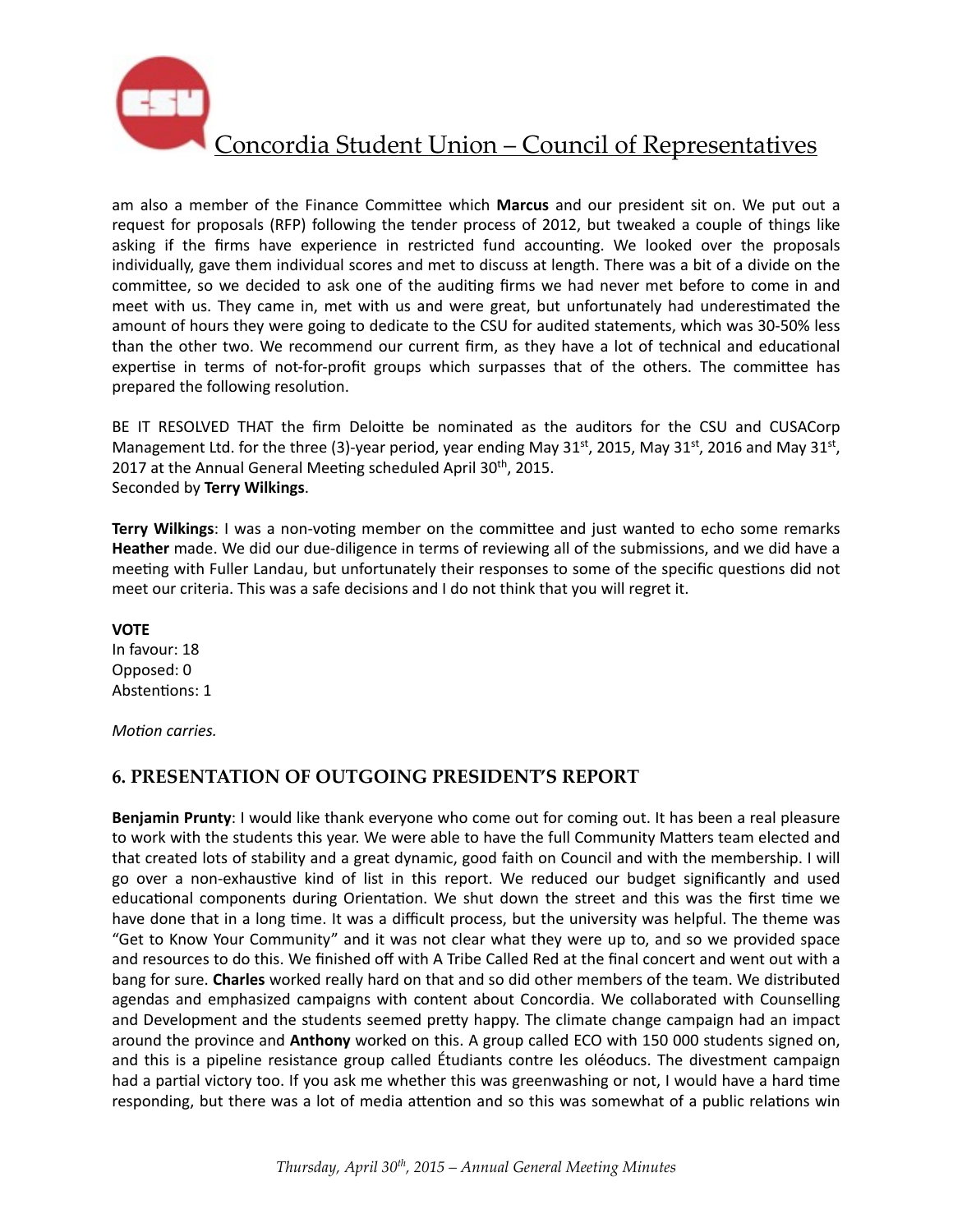

and we made some progress. We brought in Bill McKibben who spoke with Alan Shepard and Vandana Shiva, who went between fossil fuels and the food sovereignty campaign, spoke about "soil not oil" and filled the house. There is a new sustainability network in the works which will hopefully take off in the next year. There is a food system reform campaign and we are pushing for a student-run food system from farm to plate. There was the BDS sanctions which incurred a fierce debate, there was a recordbreaking by-election with a turnout of 25 000 students, and we recognized that the state of Israel is the aggressor occupying Palestinian territory. Series of referendums, all major projects were approved conceptually and some directly. The students support the direction we are taking. We ran questions on public sector budget cuts and privatization, and this gave us a strong mandate to fight austerity. We supported striking students pretty heavily as well. Some students are facing tribunals which is somewhat of an existential threat to students in general. It is important to stand on the front lines with them. On top of that, we restructured our finances and has the Health & Dental plan restricted. Our Operations budget was reduced and we made that money up by reallocating funds into other operations  $-$  we moved 50 cents from the Student Space, Accessible Education and Legal Contingency (SSAELC) fund, and the university switched its system of handing out money. In any event, there is a cash flow issue and if it does not come right away, it will come in some way. We are moving on from the referendums and \$4 to \$5 million was spent from the SSAELC fund this year. In terms of the Fund Committee, we are dealing with investments and not just in GICs – there are positive and negative screenings involving good gender policies, environmental policies, and negative are like not investing in conflict in Palestine, not investing in fossil fuels or arms. We went through the firms and Lester Asset Management was best suited to our needs. If we want to end this relationship there is no problem an they are very flexible, more than other groups and banks. Before I go into other campaign promises, I just want to say that I regret that we were not able to provide additional funding to Fine Arts and ENCS groups which was a campaign promise, but sometimes things fall through the cracks and other things come up like the BDS and food system SPF. We created incentives for autonomous groups. If there is a good business plan and a proposal meets the policies, there is willingness to work with these groups. There are lots of different student groups which could make use of the funds. We tested this out with the Concordia Food Coalition (CFC) and they are testing this out with the Burritoville project. There is a strong conceptual report the from membership and the graduate student membership, and the CSU helps groups who do not necessarily have the support that other groups have, like student parents. Our VP Academic & Advocacy was working on that all year. We worked on Reggie's and the Hive and ran a referendum question through the membership since it was worth \$1.8 million. They said yes and I think that everyone knew they would, but it is not good practice to make those kinds of assumptions. The Hive and Reggie's will be completely renewed as of next year. This is an investment for about ten (10) years, and hopefully it will persist for at least ten (10) years. If you look at the audit, CUSACorp is not in good shape and my recommendation is to abandon it  $-$  there will be no adverse financial affects to do this, though we predict adverse financial effects if we keep it since they have a giant debt. On top of that, we have the Greenhouse where we did feasibility studies, were presented with three different models and had strong support with referendums – consistent support at 80% all the time – and there was never any real opposition. This is always encouraging. We are ready to move forward with grant writing and team building. It will be expensive but someone has to pay for it. Hopefully there will be grassroots mobilization for students to have the university pay for this. This would transform Concordia's food system and would put us on the map. It would provide healthy and local food, internships and general community support. The Hive is also a part of the food system  $-$  it is a democratically derived project  $-$  there was a petition, a referendum question and now the launch. Now it has over 3 000 members and revenues exceed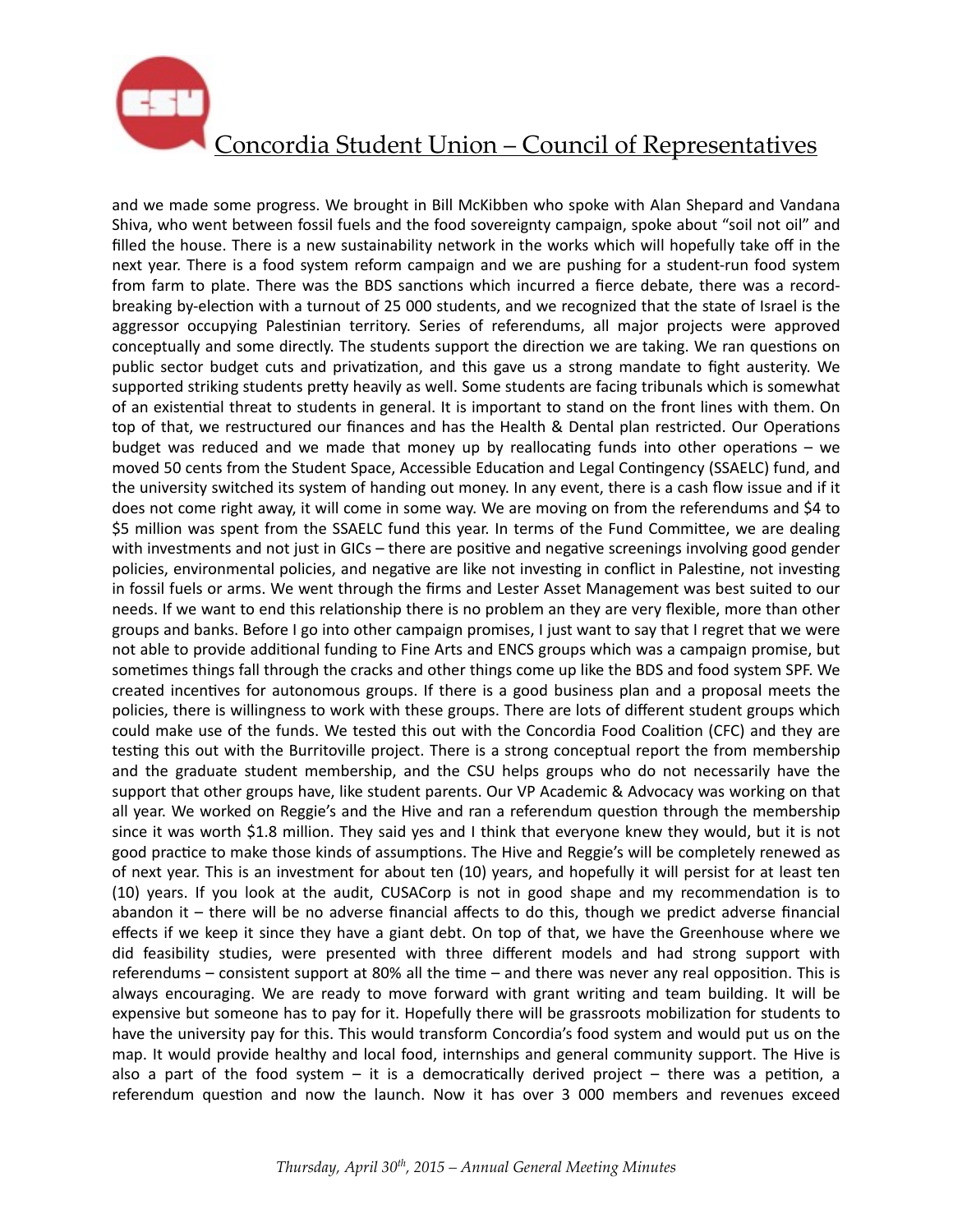

expectations, though labour costs exceed projections. We projected a loss is about \$25 000, and the actual amount was \$10 000 to \$15 000 less than projected. We have a great team running this and the free lunch has improved and definitely revived Loyola campus  $-$  it is now open eight (8) hours per day, whereas before it was only open one (1) or two (2) hours. This project represents student organizing power and empowers us to think bigger. For the housing cooperative, the project hit some milestones and received conceptual support. We were working with UTILE and are looking to put in \$1.85 million to the project, and because of this we have secured another \$1.5 million in investments because we have shown our commitment. We will house 100 to 150 students by August  $15<sup>th</sup>$  and will help fight gentrification for housing at 25% below the market median. I really think that in 50 years the province will not be the same, and we will perpetually produce student housing coops over time. On the clubs side, there were very active clubs and a new energy and diversity since about twenty (20) new ones emerged. There are space changes and renovations on the way, and that puts us at about 93 clubs. We have changed the clubs coordinator position from part-time to full-time. In terms of human resources, lots of changes were made here. Human Resources negotiated quite a few things, changed in relation to the needs of the Union and leading up to the collective agreement negotiations, if we can take care of some smaller things today, negotiations will go easier tomorrow. The CUPE president said nice things about us and during a deficit year we have to say "no" to things, and to receive this kind of feedback is quite positive. The stability of the executive and the good faith allowed us to work more closely.

**Terry Wilkings:** It is also worth mentioning that we have this new website.

**Benjamin Prunty**: We changed the website with few costs, used internal staff and it was a fraction of what we had expected it to be.

**Student:** Will previous years' financial statements be available through the website?

Benjamin Prunty: At some point, yes, and if you want anything specific we will send it out.

**Heather Nagy:** We are having them formatted and they will be up soon. Thanks to **Ben** for bringing up the fact that the financial transactions have changed significantly. That is also something that could significantly help our cash flow and that of all other student groups. I am still reluctant about their processes and whether or not we can actually use those funds because we do not know the amount of students dropping out. We have a meeting with the head comptroller of Concordia this week and we will disseminate this information.

#### **7. ADJOURNMENT**

**Lucinda Marshall-Kiparissis** moves to adjourn Seconded by **Jeremy Blinkhorn**. 

**VOTE**  In favour: 19 Opposed: 0 Abstentions: 0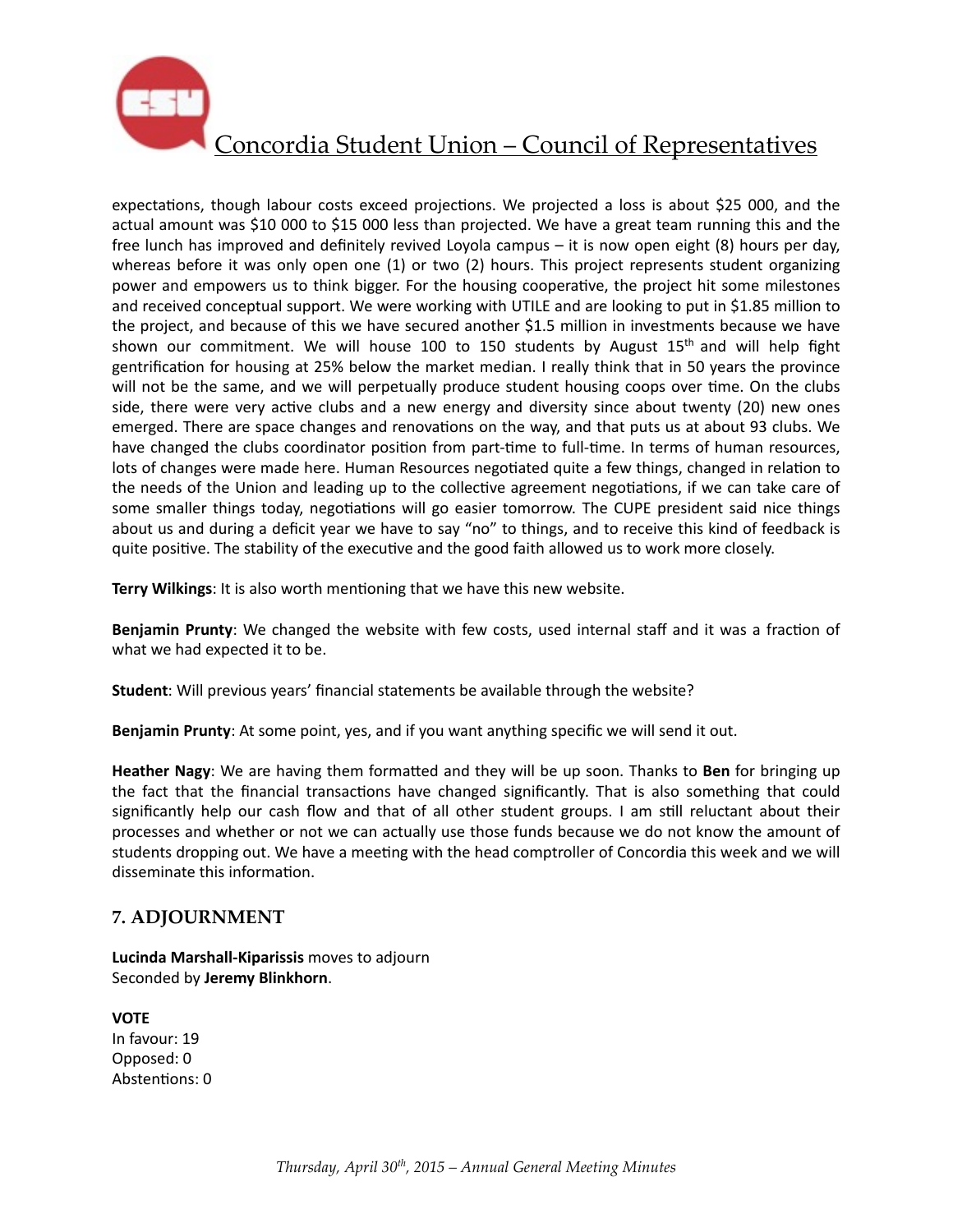

*Motion carries.* 

*Meeting is adjourned at 19h11.*